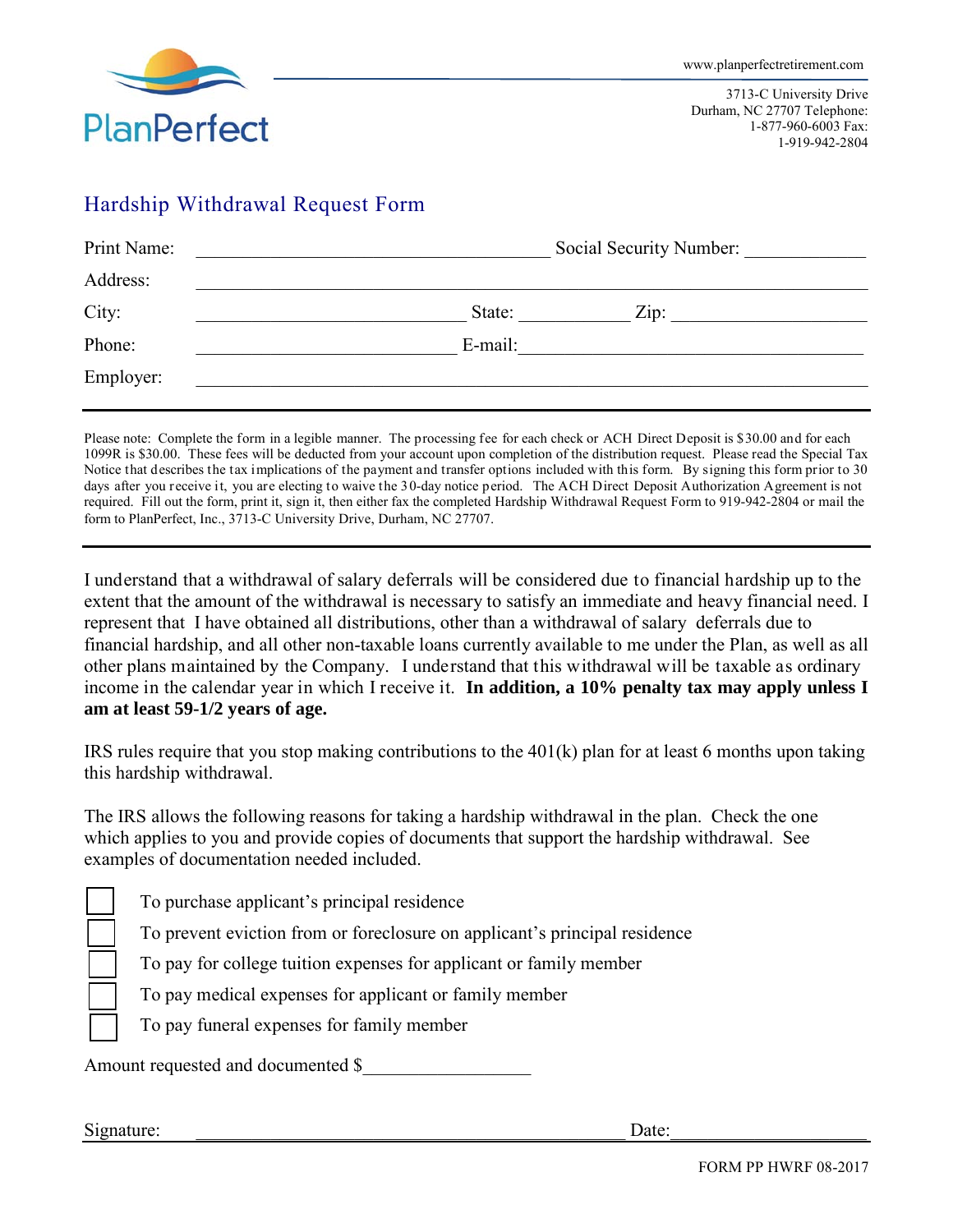

3713-C University Drive Durham, NC 27707 Telephone: 1-877-960-6003 Fax: 1-919-942-2804

# **Hardship Documentation Examples**

*(This is not an all inclusive list)* 

## **1. To purchase applicant's principal residence**

- Lending agency's pre-approval with good faith estimate, specific to the named property.
- Mortgage application for the named property with good faith estimate.
- Copy of the purchase agreement for the named property signed by the buyer and seller that includes the closing date and balance of the purchase price.

### **2. To prevent eviction from or foreclosure on applicant's principal residence**

- Notice of foreclosure or eviction on company letterhead of the mortgage lender, collection agency, or other stating the date of impending foreclosure/eviction and the dollar amount needed to prevent such action.
- Demand For Possession Nonpayment of Rent (tenant's copy).
- If you rent from a private landlord as opposed to a rental company, a copy of your lease agreement is required.
- If the foreclosure/eviction notice is not in your name, provide additional documentation verifying that you reside at the property (ex. utility bill in your name).

## **3. To pay for college tuition expenses for applicant or family member**

- Tuition (Registration) bill from the University/College with student's name, semester date, and amount due. The bill must be for the current quarter/semester in which the student is enrolled and/or up to 12 months into the future. (No reimbursement for past schooling is permitted.)
- Invoices/bills of related educational fees or room and board expense (from University/College housing) for the current quarter/semester in which the student is enrolled and/or up to 12 months into the future.

## **4. To pay medical expenses for applicant or family member**

- Medical billing statements identifying the name of the patient, date of service and amount paid or due. (*The Explanation of Benefits provided from your medical provider is not a bill.)*
- Dental billing statements indentifying the name of the patient, date of service and amount paid or due.
- Prescription receipts or summaries, identifying the name of the patient, date of prescription, and amount paid.
- Vision services receipts for exams, eyeglasses, contact lens, or surgical procedures; identifying the name of the patient, date of service, and amount paid or due.

## **5. To pay funeral expenses for family member**

An estimate, bill or invoice for services rendered.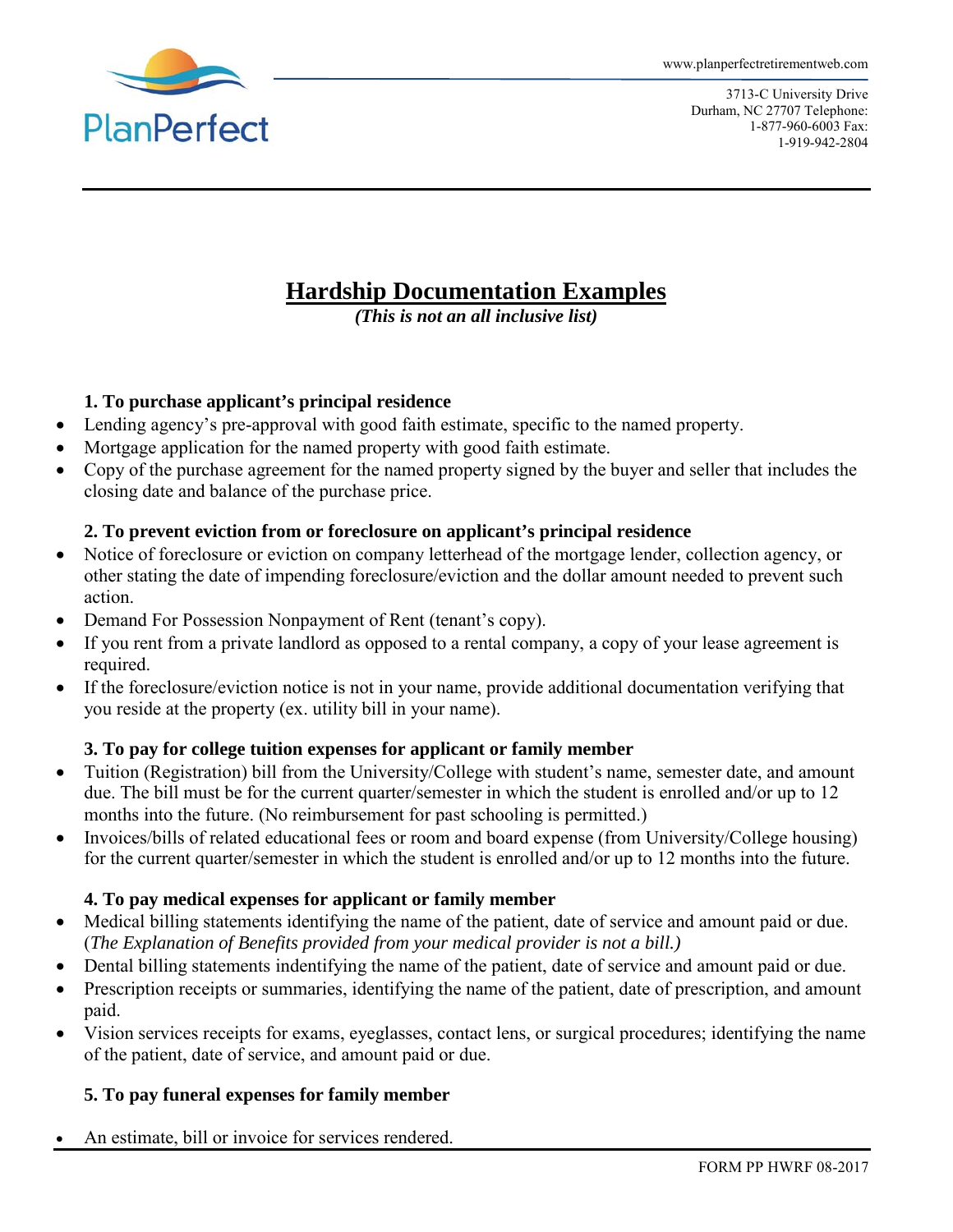

3713-C University Drive Durham, NC 27707 Telephone: 1-877-960-6003 Fax: 1-919-942-2804

# ACH Direct Deposit Authorization Agreement

- For your security, and to assure an accurate transfer of funds, complete this entire form in a legible manner and attach a voided check where indicated below.
- The routing and account numbers on this form must be identical to the routing and account numbers on your voided check.
- The payer name on the voided check must match the plan participant's name.
- If a voided check is not available, or if the account number or routing number provided on this form is different than on the voided check, include a letter from the bank or financial institution on their letterhead. Have the letter signed by an authorized representative of the bank and indicate the name of the account holder and provide the routing and account numbers to be used by PlanPerfect, Inc. for ACH purposes.

I hereby authorize PlanPerfect, Inc. to initiate credit entries or such adjusting entries, either debit or credit which are necessary for corrections, to my checking or savings account indicated below and the financial institution named below to credit (or debit) the same to such account.

| <b>Financial Institution</b> |                                                                                                                                                                                                                                               | Checking              | Savings |  |
|------------------------------|-----------------------------------------------------------------------------------------------------------------------------------------------------------------------------------------------------------------------------------------------|-----------------------|---------|--|
| Address:                     |                                                                                                                                                                                                                                               |                       |         |  |
| City:                        | State:                                                                                                                                                                                                                                        | Zip:                  |         |  |
| Routing Number:              |                                                                                                                                                                                                                                               | Account Number:       |         |  |
|                              | This authority is to remain in full force and effect until PlanPerfect, Inc. has received written<br>notification of its termination in such time and in such manner as to afford PlanPerfect, Inc. a<br>reasonable opportunity to act on it. |                       |         |  |
| Print Name:                  | Social Security Number:                                                                                                                                                                                                                       |                       |         |  |
| Address:                     | ,我们也不能在这里的时候,我们也不能在这里的时候,我们也不能在这里的时候,我们也不能会在这里的时候,我们也不能会在这里的时候,我们也不能会在这里的时候,我们也不                                                                                                                                                              |                       |         |  |
| City:                        | <u> 2000 - Andrea Andrew Maria (b. 19</u>                                                                                                                                                                                                     | Zip:                  |         |  |
| Employer:                    | <u> Alexandria (m. 1888)</u>                                                                                                                                                                                                                  |                       |         |  |
| Signature:                   |                                                                                                                                                                                                                                               | Date: $\qquad \qquad$ |         |  |
| ATTACH A VOIDED CHECK HERE   |                                                                                                                                                                                                                                               |                       |         |  |
|                              |                                                                                                                                                                                                                                               |                       |         |  |
|                              |                                                                                                                                                                                                                                               |                       |         |  |
|                              |                                                                                                                                                                                                                                               |                       |         |  |
|                              |                                                                                                                                                                                                                                               |                       |         |  |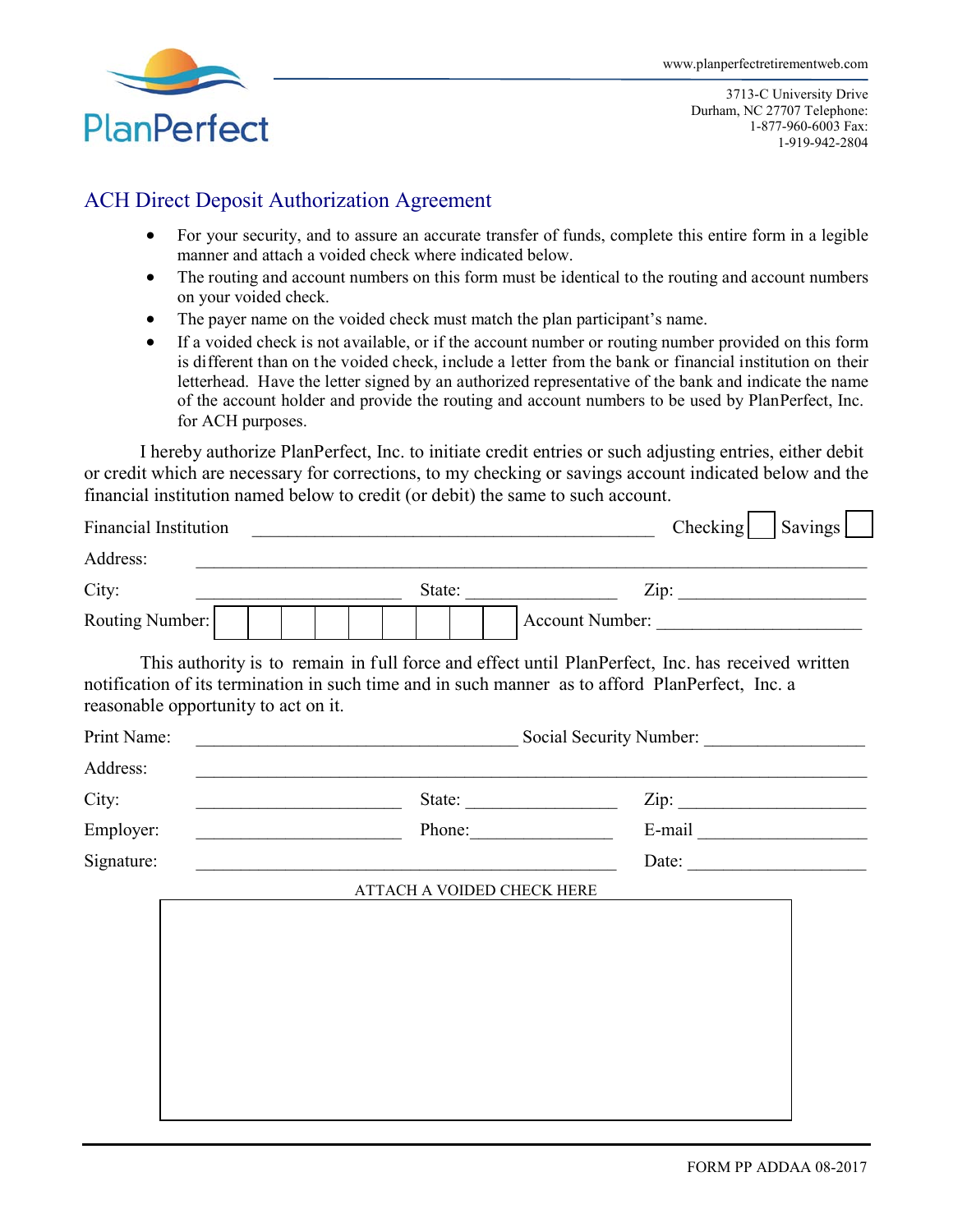### **SPECIAL TAX NOTICE REGARDING PLAN PAYMENTS[1](#page-8-0)**

| To:   |          |
|-------|----------|
| From: | ("Plan") |
|       |          |

This notice explains how you can continue to defer federal income tax on your retirement plan savings in the Plan and contains important information you will need before you decide how to receive your Plan benefits. All references to "the Code" are references to the Internal Revenue Code of 1986, as am ended. This notice summarizes only the federal (not state or local) tax rules which apply to your distribution. Because these rules are complex and contain many conditions and exceptions which we do not discuss in this notice, you may need to consult with a professional tax advisor before you receive your distribution from the Plan.

#### **A. TYPES OF PLAN DISTRIBUTIONS**

**Eligibility for rollover.** The Code classifies distributions into two types: (1) distributions you may roll over ("eligible rollover distributions") and (2) distributions you may not roll over. See "Distributions not eligible for rollover" below. You also may receive a distribution under which part of the distribution is an eligible rollover d istribution a nd part is n ot e ligible for rollover. A rollover is a payment by you or the Plan Administrator of all or part of your benefit to another plan or IRA that allows you to continue to postpone taxation of that benefit until it is paid to you (except for a rollover from a pre-tax account to a Roth IRA, described in the last paragraph of Section B below). The Plan Administrator will assist you in identifying which portion of your distribution is an eligible rollover distribution and which portion is not eligible for rollover.

**Plans that may accept a rollover.** You may roll over an eligible rollover distribution (other than Roth 401(k) plan deferrals and earnings) either to a Roth IRA (provided for distributions before January 1, 2010, your adjusted gross income for the taxable year of the distribution does not exceed \$100,000 and you are not married filing a separate income tax return), to a traditional IRA or to an eligible employer plan that accepts rollovers. An "eligible employer plan" includes a plan qualified under Code §401(a), including a 401(k) plan, profit sharing plan, defined benefit plan, stock bonus plan (including an ESOP) or money purchase plan; a  $\hat{\varsigma}$ 403(a) annuity plan; a 403(b) plan; and an eligible  $\hat{\varsigma}$ 457(b) plan maintained by a governmental employer (governmental 457 plan). Special rules apply to the rollover of after-tax contributions and of Roth 401(k) deferrals. See "After-tax contributions and Roth 401(k) plan deferrals" below. Y OU MAY NOT ROLL OVER ANY DISTRIBUTION TO A SIMPLE IRA OR A COVERDELL EDUCATION SAVINGS ACCOUNT (FORMERLY KNOWN AS AN EDUCATIONAL IRA).

**Deciding where to roll over a distribution.** An eligible employer plan is not legally required to accept a rollover. Before you decide to roll over your payment to another employer plan, you should find out whether the plan accepts rollovers and, if so, the types of distributions it accepts as a rollover. Even if a plan accepts rollovers, it might not accept rollovers of certain types of distributions, such as after-tax amounts. If this is the case, and your distribution includes after-tax amounts, you may wish instead to roll your distribution over to an IRA or to split your rollover amount between the employer plan in which you will participate and an IRA. You also should find out about any documents you must complete before a receiving plan or IRA sponsor will accept a rollover. If an employer plan accepts your rollover, the plan may restrict subsequent distributions of the rollover amount or may require your spouse's consent for any subsequent distribution. A subsequent distribution from the p lan that a ccepts your rollover also may be subject to different tax treatment than distributions from this Plan. Check with the administrator of the plan that is to receive your rollover regarding subsequent distributions and taxation of the amount you will roll over, prior to making the rollover.

**Distributions not eligible for rollover.** An eligible rollover distribution means any distribution to you of all or any portion of your account balance under the Plan except: (1) a distribution which is part of a series of

Date: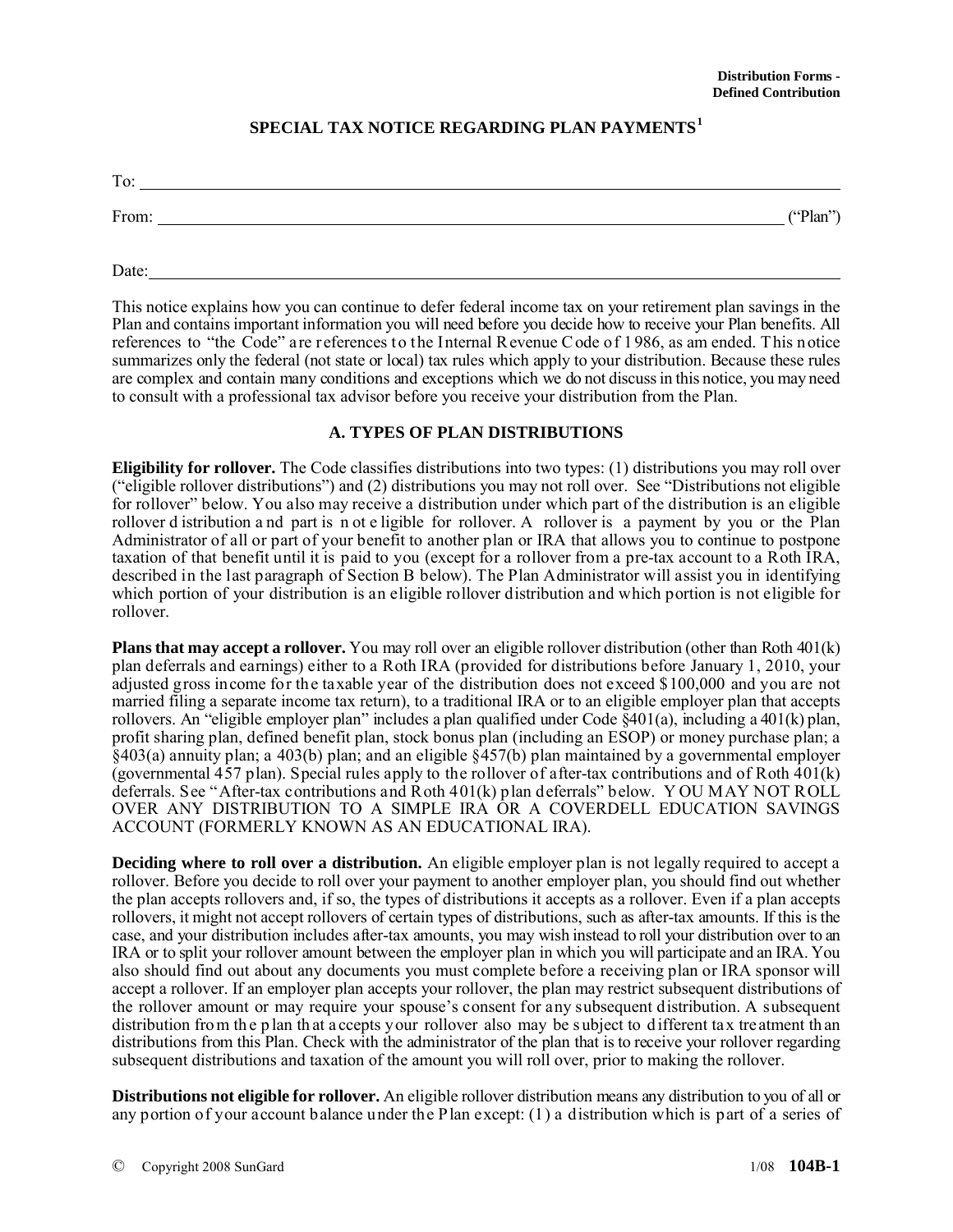#### **Distribution Forms - Defined Contribution**

substantially equal periodic payments; (2) a required minimum distribution; (3) a hardship distribution; (4) an ESOP dividend;  $(5)$  a corrective distribution; or  $(6)$  a loan treated as a distribution.

 *Substantially equal periodic payments.* You may not roll over a distribution if it is part of a series of substantially equal payments made at least once a year and which will last for: (1) your lifetime (or your life expectancy), (2) your lifetime and your beneficiary's lifetime (or life expectancies), or (3) a period of 10 years or more.

 *Required minimum distributions.* Beginning in the year in which occurs the later of your retirement or your attainment of age 70½, the Code may require the Plan to make "required minimum distributions" to you. You may not roll over the required minimum distributions. Special rules apply if you own more than 5% of the Employer.

*Hardship distributions*. A hardship distribution is not eligible for rollover.

 *ESOP dividends*. Cash dividends paid to you on employer stock held in an employee stock ownership plan cannot be rolled over.

 *Corrective distributions.* A distribution from the plan to correct a failed nondiscrimination test or because legal limits on certain contributions were exceeded cannot be rolled over.

 *Loans treated as taxable "deemed" distributions.* The amount of a plan loan that becomes a taxable deemed distribution because of a default cannot be rolled over. However, a loan offset amount is eligible for rollover, as discussed in Part C. below. Ask the Plan Administrator if distribution of your loan qualifies for rollover treatment.

### **After-tax Contributions and Roth 401(k) plan deferrals.**[2](#page-8-1)

*After-tax/rollover into an IRA*. You may roll over your after-tax contributions to an IRA (including, for distributions after December 31, 2009, a Roth IRA) either directly or indirectly. For distributions before January 1, 2010, you may roll over your after-tax contributions to a Roth IRA, provided your adjusted gross income for the taxable year of the distribution does not exceed \$100,000 and you are not married filing a separate income tax return. The Plan Administrator will assist you in identifying how much of your payment is the taxable portion and how much is the after-tax portion. If you roll over after-tax contributions to an IRA, it is your responsibility to keep track of, and report to the IRS on the applicable forms, the amount of these aftertax contributions. This will enable you to determine the nontaxable amount of any future distributions from the IRA. Once you roll over your after-tax contributions to an IRA, you may NOT later roll over those amounts to an employer plan, but may roll over your after-tax contributions to another IRA.

*After-tax/rollover into an employer plan*. You may DIRECTLY roll over after-tax contributions from the Plan to another qualified plan (including a defined benefit plan) or to a 403(b) plan if the other plan will accept the rollover and provides separate accounting for amounts rolled over, including separate accounting for the after-tax e mployee c ontributions a nd e arnings o n th ose c ontributions. Y ou m ay N OT ro ll o ver a fter-tax contributions from the Plan to a §403(a) annuity plan, or to a governmental 457 plan. If you want to roll over your after-tax contributions to an employer plan that accepts these rollovers, you cannot have the after-tax contributions paid to you first. You must instruct the Plan Administrator to make a direct rollover on your behalf. Also, you may not first roll over after-tax contributions to an IRA and then roll over that amount into an employer plan.

*Roth 401(k) plan deferrals.* You may roll over an eligible rollover distribution that consists of Roth deferrals and earnings (whether or not it is a "qualified" Roth distribution) either: (1) by a direct rollover to another Roth  $401(k)$  plan, or to a Roth  $403(b)$  plan, provided the Roth  $401(k)$  plan or the Roth  $403(b)$  plan will accept the rollover; or (2) by a direct or 60-day rollover to a Roth IRA. Alternatively, you can roll over the taxable portion of a non-qualified Roth distribution by a 60-day rollover to a Roth 401(k) plan or to a 403(b) plan. See Section C. "Taxation of Roth deferrals" and "60-day rollover option" below.

**30-Day Notice Period/Waiver.** After receiving this notice, you have at least 30 days to consider whether to receive your distribution or have the distribution directly rolled over. If you do not wish to wait until this 30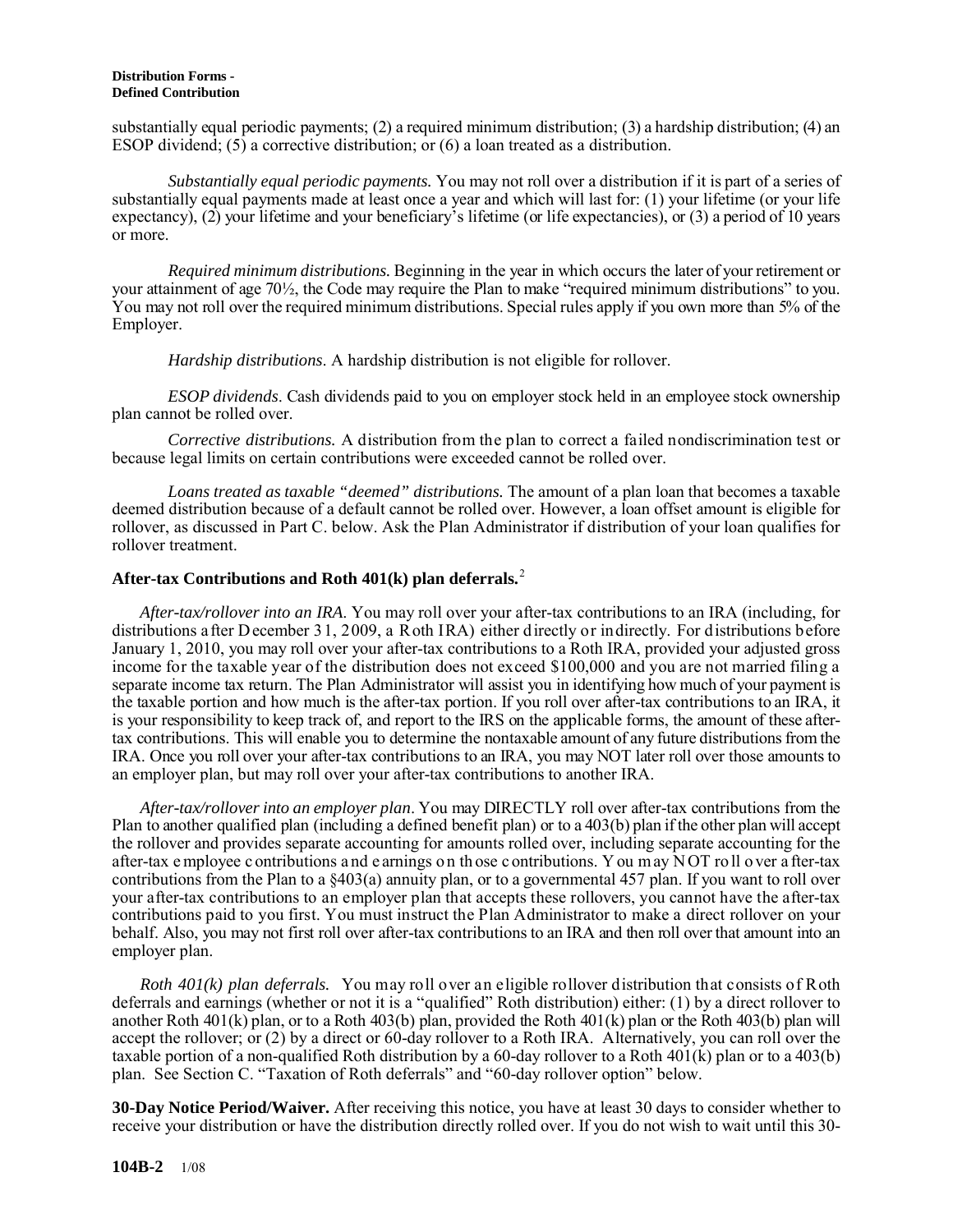day notice period ends before your election is processed, you may waive the notice period by making an affirmative election indicating whether or not you wish to make a direct rollover. Your distribution then will be processed in accordance with your election as soon as practical after the Plan Administrator receives your election.

### **B. DIRECT ROLLOVER**

**Direct rollover process.** You may e lect a d irect rollover of all or a ny p ortion of a n eligible rollover distribution. If you elect a direct rollover, the Plan Administrator will pay the eligible rollover distribution directly to your IRA or to another eligible employer plan (or, in the case of a distribution of Roth deferrals, to a Roth IRA, a Roth 401(k) plan, or a Roth 403(b) plan) which you have designated. Alternatively, for the cash portion of your distribution, if any, the Plan Administrator may give you a check negotiable by the trustee or custodian of the recipient eligible employer plan or IRA. To complete the direct rollover, you must deliver the check to that trustee/custodian. A direct rollover amount is not subject to taxation at the time of the rollover, unless the direct rollover is from a pre-tax account to a Roth IRA. Except for a direct rollover of a pre-tax amount to a Roth IRA, the taxable portion of your direct rollover will be taxed later when you take it out of the IRA or the eligible employer plan. Depending on the type of plan, the later distribution may be subject to *different tax treatment* than it would be if you received a taxable distribution from this Plan. If you elect a direct rollover, your election form must include identifying information about the recipient IRA or plan.

**Treatment of periodic distributions.** If your Plan distribution is a series of payments over a period of less than ten years, each payment is an eligible rollover distribution. Your election to make a direct rollover will apply to all payments unless you advise the Plan Administrator of a change in your election. The Plan might not let you choose a direct rollover if your distributions for the year are less than \$200. The \$200 limit may apply separately to Roth distributions and pre-tax distributions.

**Splitting a distribution/small distributions.** If your distribution exceeds \$500, you may elect a direct rollover of only a part of your distribution, provided the portion directly rolled over is at least \$500. If your distribution is \$500 or less, you must elect either a direct rollover of the entire amount or payment of the entire amount.

**Change in tax treatment resulting from a direct rollover.** The tax treatment of any payment from the eligible employer plan or IRA receiving your direct rollover might be different than if y ou received your benefit in a taxable distribution directly from the Plan. For example, if you were born before January 1, 1936, you might be entitled to ten-year averaging or capital gain treatment, as explained below. However, if you roll over your benefit to a 403(b) plan, a governmental 457 plan, or an IRA, your benefit no longer will be eligible for that special treatment. See the sections below entitled "10% penalty tax if you are under age 59½" and "Special tax treatment if you were born before 1936."

**Taxation of direct rollover of pre-tax distribution to Roth IRA.** If you directly roll over a p re-tax distribution to a Roth IRA, the taxable portion of the distribution is subject to taxation for the taxable year in which the distribution occurs (except that a special taxation rule applies to distributions during 2010 that you roll over to a Roth IRA, under which the distribution can be subject to taxation ratably during 2011 and 2012). For distributions before January 1, 2010, you may not roll over a distribution from a pre-tax account to a Roth IRA if your adjusted gross income for the taxable year exceeds \$100,000. However, the adjusted gross income limit on direct rollovers from a pre-tax account to a Roth IRA does not apply to distributions after December 31, 2009.

### **C. DISTRIBUTIONS YOU RECEIVE**

**Taxation of eligible rollover distributions.** The taxable portion of an eligible rollover distribution which you elect to receive is taxable to you in the year you receive it unless, within 60 days following receipt, you roll over the distribution to an IRA or to another eligible employer plan.

**Taxation of Roth deferrals.[3](#page-8-2)** If your distribution includes Roth (after-tax) 401(k) plan deferrals, the taxation of the Roth deferrals depends on whether or not the distribution is a qualified distribution. For a distribution of Roth deferrals to be a qualified distribution, you must have satisfied two requirements: (1) the distribution must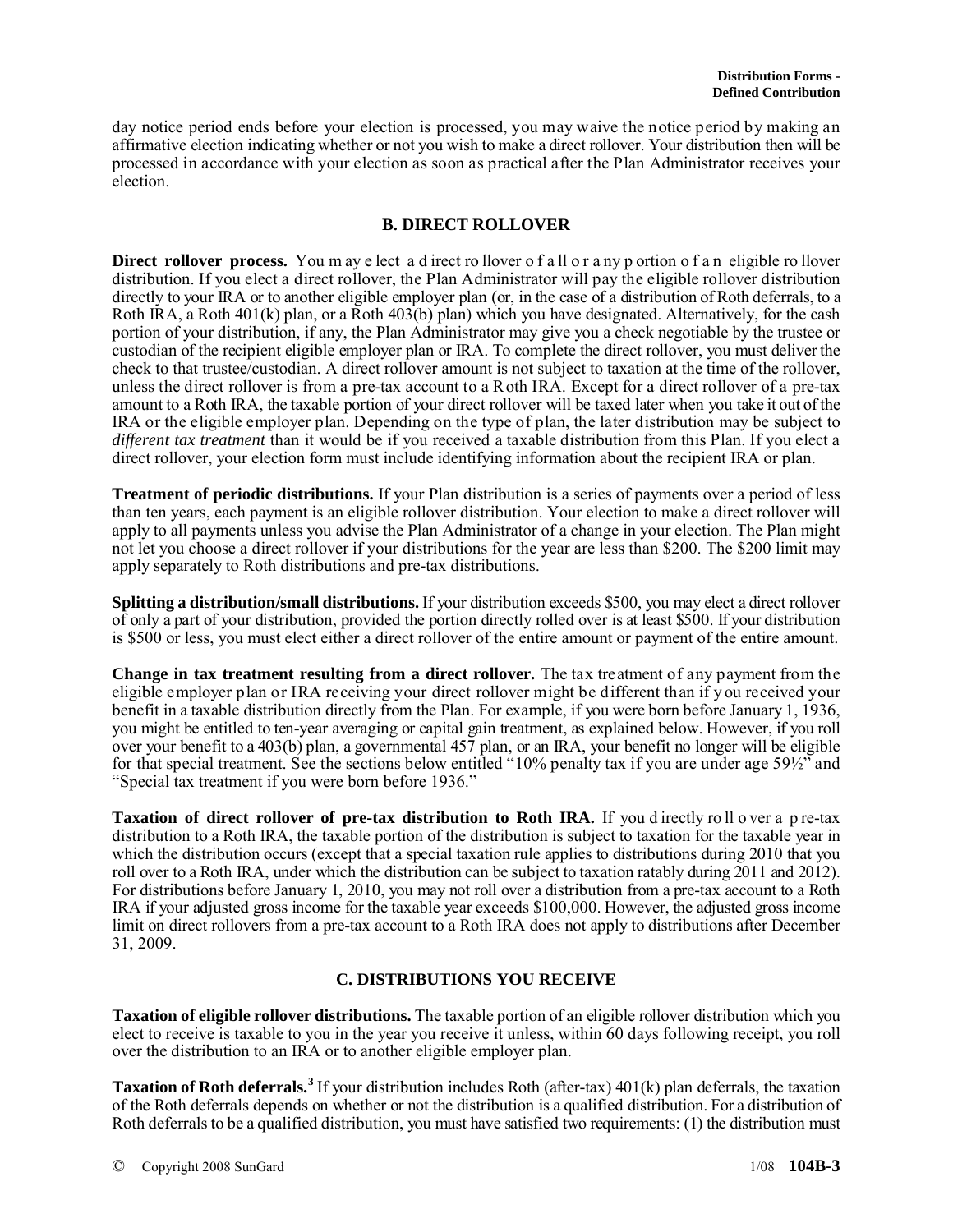#### **Distribution Forms - Defined Contribution**

occur on or after the date you attain age 59½, on or after the date of your death, or on account of your being disabled; and (2) the distribution must occur after the end of the  $5<sup>th</sup>$  calendar year beginning with the first calendar year for which you made Roth deferrals to the Roth 401(k) plan. If the distribution of Roth deferrals is a qualified distribution, then neither the deferrals nor the earnings distributed on the deferrals will be taxable to you. If the distribution is not a qualified distribution, then the portion of the distribution representing your Roth deferrals will not be taxable to you, but the portion of the distribution representing earnings on the Roth deferrals will be taxable to you in the year you receive the distribution, unless you elect a direct rollover as described in Section B above, or within 60 days following receipt, you roll over the distribution to a Roth IRA, or you roll over the earnings on the Roth deferrals to a qualified plan or to a 403(b) plan, as explained under "60-day rollover option" below.

**Withholding on eligible rollover distributions.** The taxable portion of your eligible rollover distribution is subject to 20% federal income tax withholding. You may not waive this withholding. For example, if you elect to receive a taxable eligible rollover distribution of \$5,000, the Plan will pay you only \$4,000 and will send to the IRS \$1,000 as income tax withholding. You will receive a Form 1099-R from the Plan reporting the full \$5,000 as a distribution from the Plan. The \$1,000 withholding amount applies against any federal income tax you may owe for the year. The direct rollover is the *only* means of avoiding this 20% withholding. Note that taxes and penalties with regard to the distribution may exceed the 20% withheld.

**60-day rollover option.** The direct rollover explained in Section B above is not the only way to make a rollover. If you receive payment of an eligible rollover distribution, you still may roll over all or any portion of the distribution to an IRA (including a Roth IRA, subject to the limitations described in Section A) or to another eligible employer plan that accepts rollovers, except to the extent the distribution consists of Roth deferrals and earnings on the Roth deferrals. You may roll over the Roth deferrals and earnings on the Roth deferrals to a Roth IRA, or you may roll over only the taxable earnings (if any) on the Roth deferrals (but not the Roth deferrals) to a Roth 401(k) plan or to a 403(b) plan. If you decide to roll over the distribution, *you must make the rollover within 60 days of your receipt of the payment.* The portion of your distribution which you elect to roll over generally is not subject to taxation until you receive distributions from the IRA or eligible employer plan. However, see "Taxation of direct rollover of pre-tax distribution to Roth IRA," above.

You may roll over 100% of your eligible rollover distribution even though the Plan Administrator has withheld 20% of the distribution for income tax withholding. If you elect to roll over 100% of the distribution, you must obtain *other money* within the 60-day period to contribute to the IRA or eligible employer plan to replace the 20% withheld. If you elect to roll over only the 80% which you receive, the 20% withheld will be subject to taxation.

*Example.* Assume the taxable portion of your eligible rollover distribution is \$5,000, and you do not elect a direct rollover. The Plan pays you \$4,000, withholding \$1,000 for income taxes. However, assume within 60 days after receiving the \$4,000 payment, you decide to roll over the entire \$5,000 distribution. To make the rollover, you will roll over the \$4,000 you received from the Plan and you will contribute \$1,000 from other sources (your savings, a loan, etc.). In this case, you will not have any tax liability with respect to the Plan distribution. The Plan will report a \$5,000 distribution for the year and you will report a \$5,000 rollover. When you file your income tax return, you may receive a refund of the \$1,000 withheld. If you roll over only the \$4,000 paid from the Plan, the \$1,000 you do not roll over is taxable. In addition, the \$1,000 you do not roll over may be subject to a 10% penalty tax. See "10 penalty tax if you are under age 59½" below. When you file your income tax return, you still may receive an income tax refund, but the refund likely will be smaller because \$1,000 of the distribution is taxable.

**Withholding on distributions not eligible for rollover.** The 20% withholding described above does not apply to any taxable portion of your distribution that is *not* an eligible rollover distribution. You may elect whether to have federal income tax withholding apply to that portion. If you do not wish to have any income taxes withheld on that portion of your distribution, of if you wish to have an amount other than 10% withheld, you will need to sign and date IRS Form W-4P, checking the box opposite line 1. The Plan Administrator will provide you Form W-4P if your distribution includes an amount that does not constitute an eligible rollover distribution. If you do *not* return the Form W-4P to the Plan Administrator prior to the distribution, the Plan Administrator will treat the failure to return the form as an *affirmative election* to have 10% withholding apply.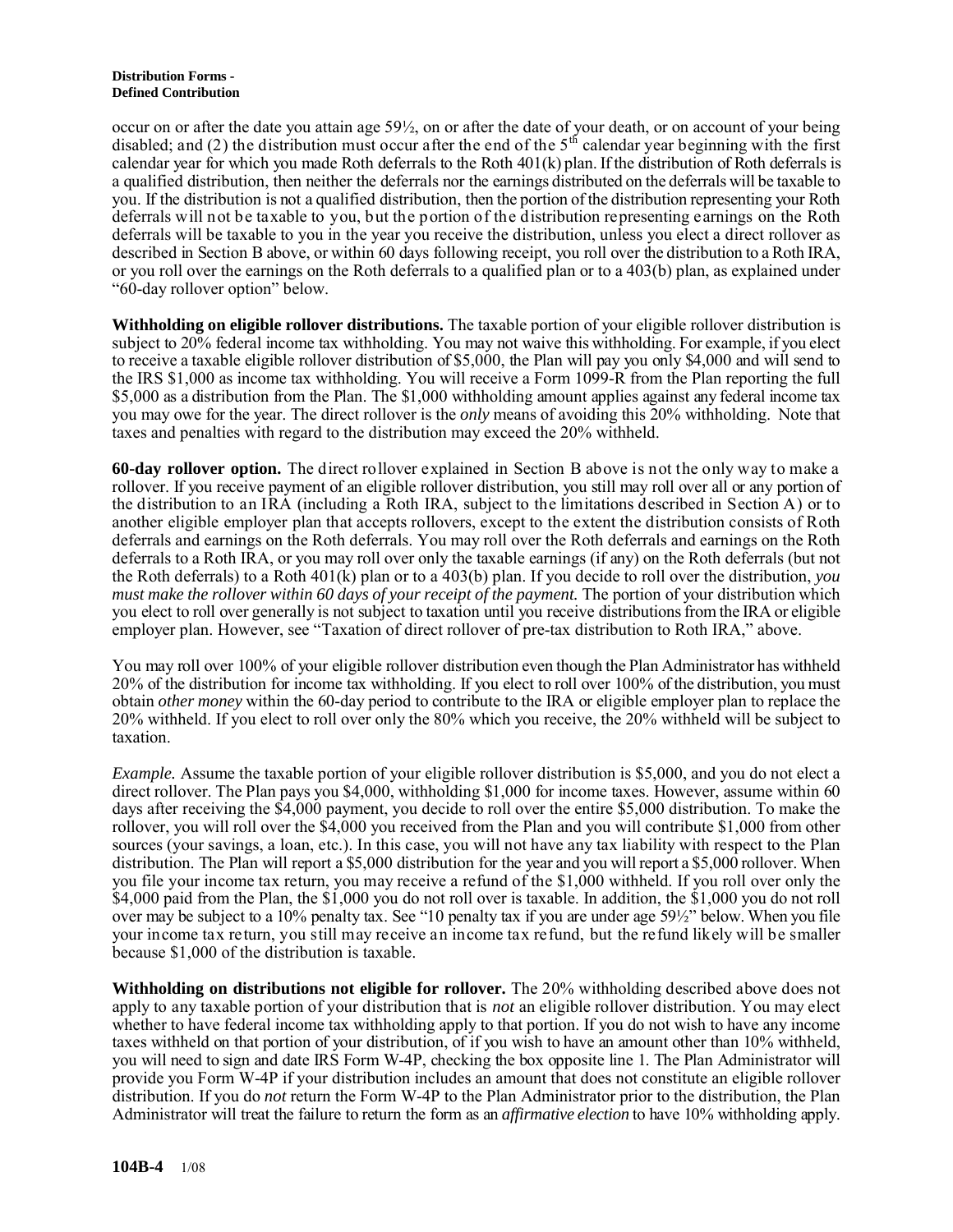**10% penalty tax if you are under age 59½.** If you receive a distribution from the Plan before you reach age  $59\frac{1}{2}$  and you do not roll over the distribution, the taxable portion of your distribution is subject to a  $10\%$ penalty tax in addition to any federal income taxes unless an exception applies. For example, the 10% penalty tax does not apply if you separate from service with the Employer during or after the calendar year in which you attain age 55, and then receive a distribution. See IRS Form 5329 for more information on the 10% penalty tax.

If you directly roll over a pre-tax distribution to a Roth IRA, the 10% penalty will not apply to the taxable portion of the distribution. However, if a taxable amount you rolled over into a Roth IRA from a pre-tax account is distributed within five years, the 10% penalty will apply to the distribution as if the distribution were includible in gross income.

The 10% penalty tax will not apply to distributions from a governmental 457 plan, except to the extent the distribution (including earnings) is attributable to an amount you rolled over *to* that plan from another type of eligible employer plan or IRA. Any amount rolled over *from* a governmental 457 plan to another type of eligible employer plan or to a traditional IRA will become subject to the additional 10% tax if it is distributed to you before you reach age 59½, unless one of the exceptions applies.

**Special tax treatment if you were born before 1936.** If your distribution is a "lump sum distribution," and you were born before 1936, you may elect special treatment, but only if you do not roll over any part of the lump sum distribution. If you roll over only a portion of your distribution to an IRA, a governmental 457 plan, or a 403(b) plan, this special tax treatment is not available for the rest of the payment. A lump sum distribution is a distribution, within one calendar year, of your entire vested account balance (including any nontaxable portion of your distribution) under the Plan (and certain similar plans maintained by the Employer). If you are not a self-employed individual, the distribution must occur after you attain age 59½ or after you have separated from service with the Employer. For a self-employed individual, a lump sum distribution must occur after the self-employed individual attains age 59½ or becomes disabled.

*Ten-year averaging*. If you receive a lump sum distribution and you were born before 1936, you can make a one-time election to figure the tax on the lump sum distribution under "10-year averaging" using 1986 tax rates. Ten-year averaging often reduces the tax you owe.

*Capital gain treatment*. If you receive a lump sum distribution, you were born before 1936 *and* you were a participant in the Plan before 1974, you may elect to have the part of your lump sum distribution attributable to your pre-1974 participation taxed as long-term capital gain at a rate of 20%.

*Special tax treatment election and limitations.* You must have co mpleted a t least f ive y ears o f a ctive participation in the Plan for special tax treatment to apply to the lump sum distribution election. You may elect special tax treatment (ten-year averaging or capital gain treatment) by filing IRS Form 4972 with your income tax return. The instructions to Form 4972 provide further details regarding the reporting of your lump sum distribution and describe the rules for determining whether a distribution qualifies as a lump sum distribution. As a general rule, you may not elect special tax treatment for a lump sum distribution if you elected ten-year (or previously available five-year) averaging with respect to a prior lump sum distribution you received after December 31, 1986, or after you had attained age 59½. You may not elect this special tax treatment if you rolled amounts into this Plan from a 403(b) plan, from a governmental 457 plan or from an IRA not originally attributable to a qualified employer plan. You also may not elect special tax treatment if you previously rolled over another distribution from the Plan. Finally, you may not elect special tax treatment if you roll over your distribution to an IRA, a governmental 457 plan or a 403(b) plan, and then take a distribution from the IRA, plan or annuity.

**Repayment of participant loans.** If you have an outstanding participant loan when you separate from service with the Employer, the Employer may reduce ("offset") your account balance by the outstanding loan balance. The loan offset is a distribution and is taxable to you unless you roll over the amount of the offset within 60 days of the date of the offset. Withholding does not apply if the loan offset is your only distribution. If you receive a d istribution o f c ash o r p roperty in a ddition to the offset, withholding will apply to the entire